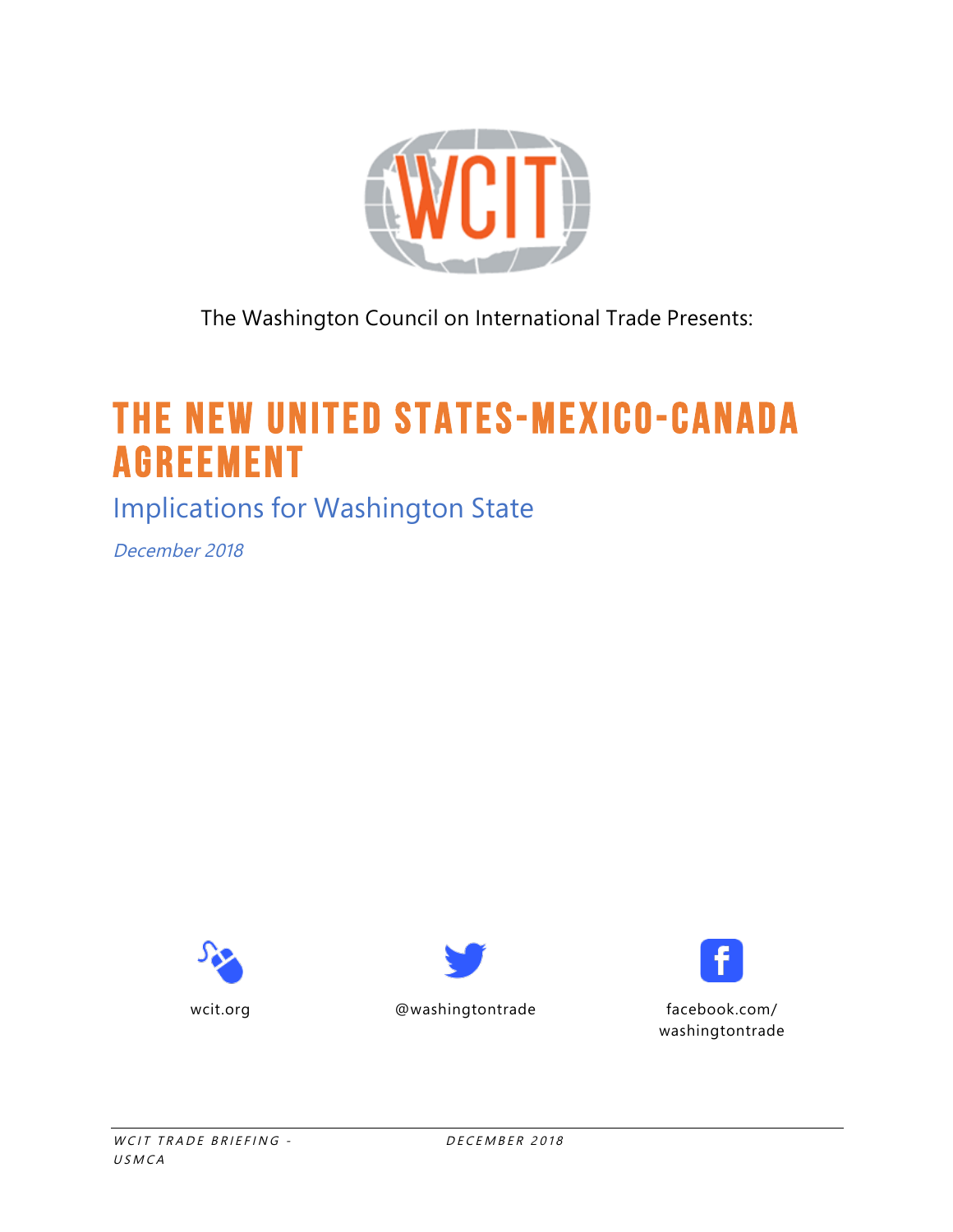#### **Overview of the New Agreement**

USMCA was agreed to by the U.S., Mexico, and Canada on October 1, 2018 and signed by representatives at the G20 Summit in Buenos Aires, Argentina on November 30. The deal must now be ratified by legislative bodies in each country including the U.S. Congress. The schedule for ratification in each country is uncertain at this time.<sup>1</sup>

Canada and Mexico are the United States' second and third largest trading partners, after China. The North American economy is highly integrated and goods flow back and forth across the continent as part of complex supply chains before reaching market. The U.S. and Canada trade large amounts of vehicles, agricultural products, mineral fuels, and services. U.S. trade with Mexico is dominated by agricultural products and machinery, with Mexico importing U.S. corn, soybeans, dairy, meat, electrical machinery, and fuel while supplying the U.S. with fresh fruit, vegetables, beer, vehicles, and medical instruments. 2

# **Washington's Trade Ties with Canada and Mexico**

Canada and Mexico have long been leading markets for Washington state goods exporters. In 2017, Canada and Mexico combined represented 12.8% of all Washington state goods exports, based on state-of-origin export data,<sup>3</sup> totaling \$9.8 billion. Exports to these two countries combined increased 6% year-over-year in 2017, adjusted for inflation, though still below a recent peak of \$12.9 billion in 2013 (in 2017 dollars; **Exhibit 1**).

Leading export commodities and merchandise sales in 2017 include aerospace (\$1.4 billion across both markets), agriculture and food products such as fruits & nuts (\$572.2 million) and fresh or frozen seafood products (\$216.9 million), and other manufactured goods such as mineral fuels and waxes (\$1.4 billion) and industrial machinery (\$958.4 million; **Exhibit 2**).

Washington state services exports have grown nearly 80% in the last decade.<sup>4</sup> In 2016, Washington exported \$1.6 billion in services to Canada and \$963 million (in 2017 dollars) to Mexico, supporting 9,250 and 6,378 jobs respectively. The state's leading services export was Royalties and License Fees which represented 42% of Washington's total exported services. Canada (6.1%) and Mexico (3.6%) accounted for approximately 10% of total Washington services exports. The proportion of services imported for each sector in **Exhibit 3** is assumed to be representative of Canada and Mexico's services imports from Washington state.

Washington state is a crucial gateway for international trade linking the Western U.S. with Asia and the Pacific. Because of this, substantial amounts of out-of-state products are captured in Washington's state-of-origin data. For example, soybeans are not grown in Washington but farmers rely on Washington ports to consolidate and ship their goods to market. By setting aside exports of oil seeds, like soybeans, and aerospace, which occupies a unique and outsized position in Washington's economy, we can highlight Washington-grown and produced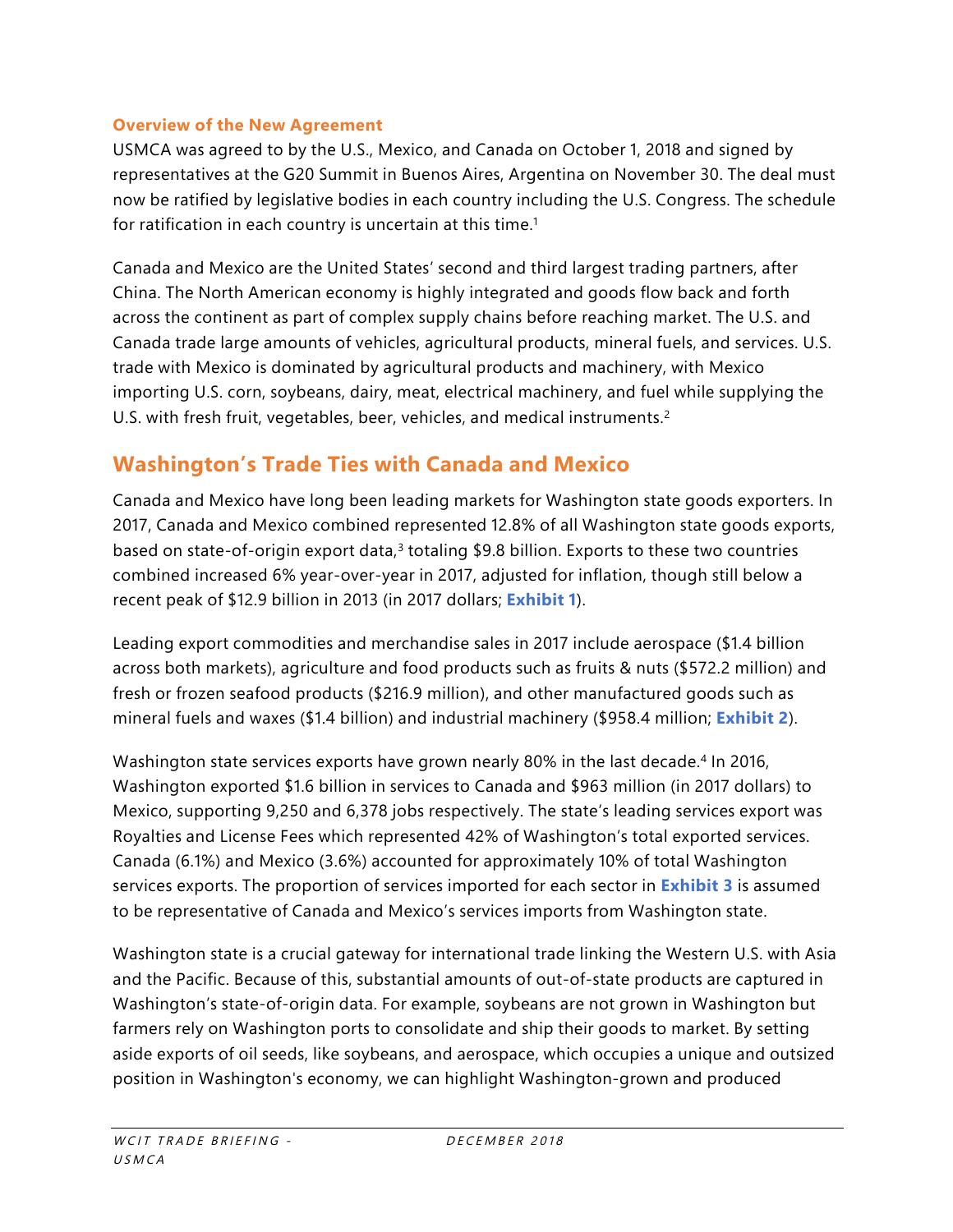products. In 2017, more than 28% of these remaining exports went to either Canada (22.7%) or Mexico (5.5%).



**Exhibit 1. Washington State Goods Exports to Canada and Mexico, 2002-2017 (Billions 2017 \$)**

Sources: U.S. Census Bureau, 2018; St. Louis FRED, 2018; Community Attributes Inc., 2018.

#### **Exhibit 2. Washington State Leading Exports to Canada and Mexico, 2017 (mils USD)**

| <b>Export Category</b>                          | Canada    | Mexico    | Total     |
|-------------------------------------------------|-----------|-----------|-----------|
| A. Agriculture and Food                         |           |           |           |
| Fruits & Nuts                                   | \$405.2   | \$167.0   | \$572.2   |
| Fresh or Frozen Seafood Products                | \$214.9   | \$2.0     | \$216.9   |
| Vegetables and Roots & Tubers                   | \$145.7   | \$11.7    | \$157.5   |
| Prepared Fish, Meat, and Seafood                | \$130.8   | \$0.3     | \$131.1   |
| Prepared/Processed Vegetables, Fruits, and Nuts | \$87.8    | \$40.5    | \$128.3   |
| Other Products                                  | \$423.7   | \$145.6   | \$569.4   |
| Subotal                                         | \$1,408.2 | \$367.2   | \$1,775.4 |
| <b>B.</b> Aerospace                             | \$997.6   | \$400.6   | \$1,398.1 |
| C. Other Products                               |           |           |           |
| Mineral Fuels and Waxes                         | \$957.6   | \$465.2   | \$1,422.7 |
| Industrial Machinery and Boilers                | \$723.8   | \$234.5   | \$958.4   |
| <b>Electrical Machinery and Equipment</b>       | \$588.2   | \$142.8   | \$731.0   |
| Paper and Paper Products                        | \$318.3   | \$36.8    | \$355.1   |
| Toys, Games, and Sports Equipment               | \$272.5   | \$44.8    | \$317.3   |
| Other Products                                  | \$2,445.5 | \$342.4   | \$2,787.9 |
| Subotal                                         | \$5,305.9 | \$1,266.5 | \$6,572.4 |
| Total $(A+B+C)$                                 | \$7,711.6 | \$2,034.3 | S9.745.9  |

Sources: U.S. Census Bureau, 2018; Community Attributes Inc., 2018.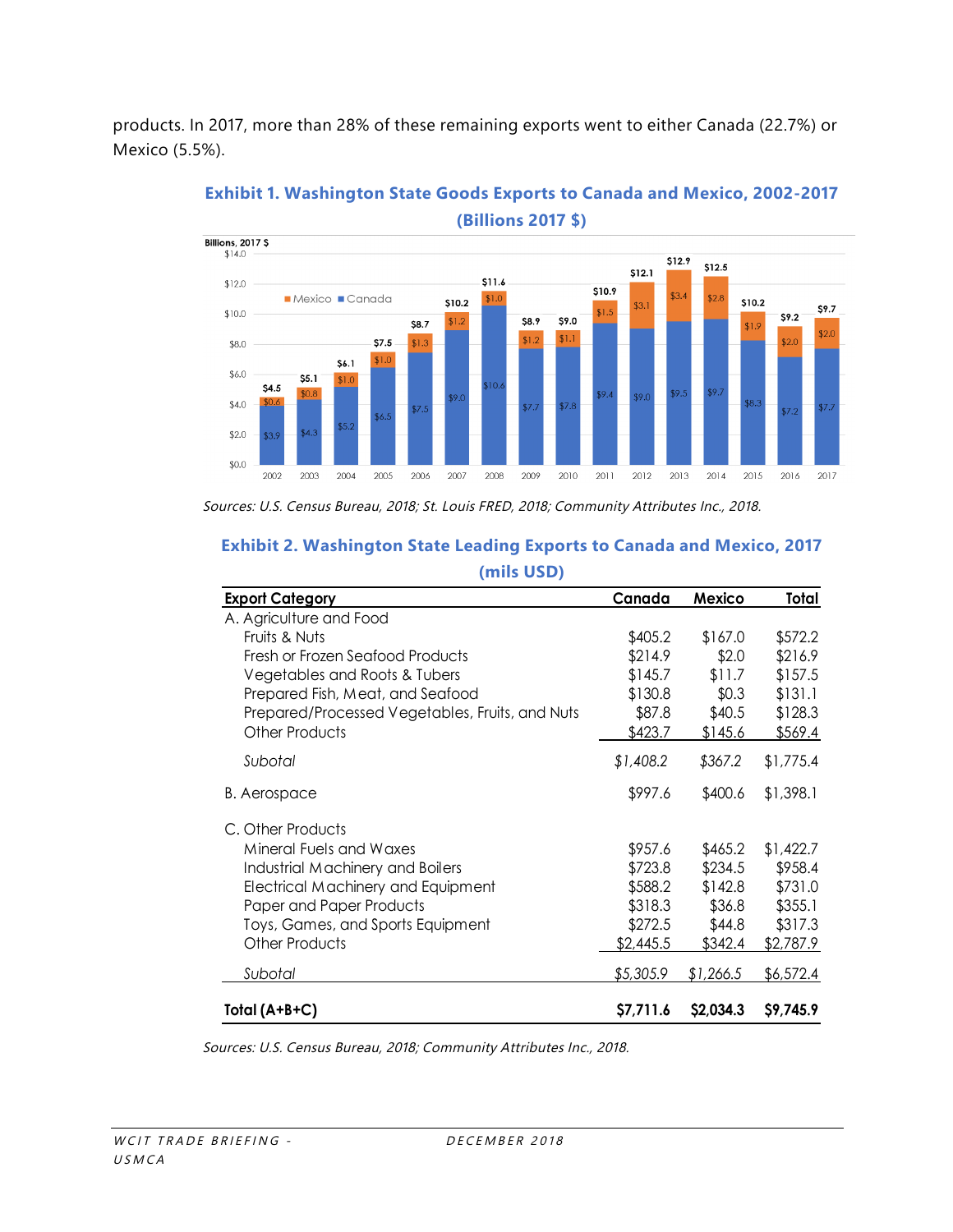

**Exhibit 3. Washington State Services Exports, Worldwide, 2016 (Mils 2017 \$)**

Sources: Coalition of Services Industries, 2017; Community Attributes Inc., 2018.

## **How USMCA May Impact Washington State**

Washington state's vast agricultural interests were concerned that nothing impede the important access that many of our farmers and ranchers have to Mexico and Canada. Washington state can continue exporting fresh apples, cherries, pears, dairy and other agricultural commodities tariff-free under USMCA as was the case under NAFTA. The new trade agreement preserves market access opportunities in Mexico, our most important market for agricultural exports, and expands market access in Canada.

The Canadian dairy market was a focus of USMCA negotiations, resulting in a more open market for U.S. dairy sales there. Canada will create new tariff rate quotas exclusively for the U.S. on a variety of dairy and poultry products. Canada has also agreed to eliminate Class 6 and 7 milk pricing, which disadvantaged U.S. dairy exporters. Proximity to Canada means Washington dairy farmers are well situated to capture this increased trade. Washington has 450 dairy farms, 10 dairy plants, and approximately 2,300 jobs linked to dairy exports. Washington state dairy farms exported worldwide \$208 million worth of dairy exports in 2017.<sup>5</sup> Darigold, based in Seattle, exports 40% of its product and plans to increase that number in the coming years.6 In addition to expanding access to the Canada's dairy market, USMCA continues duty-free access to Mexico. This is critically important to all Washington state dairy farmers because Mexico became the largest consumer of U.S. dairy under NAFTA's duty-free access.7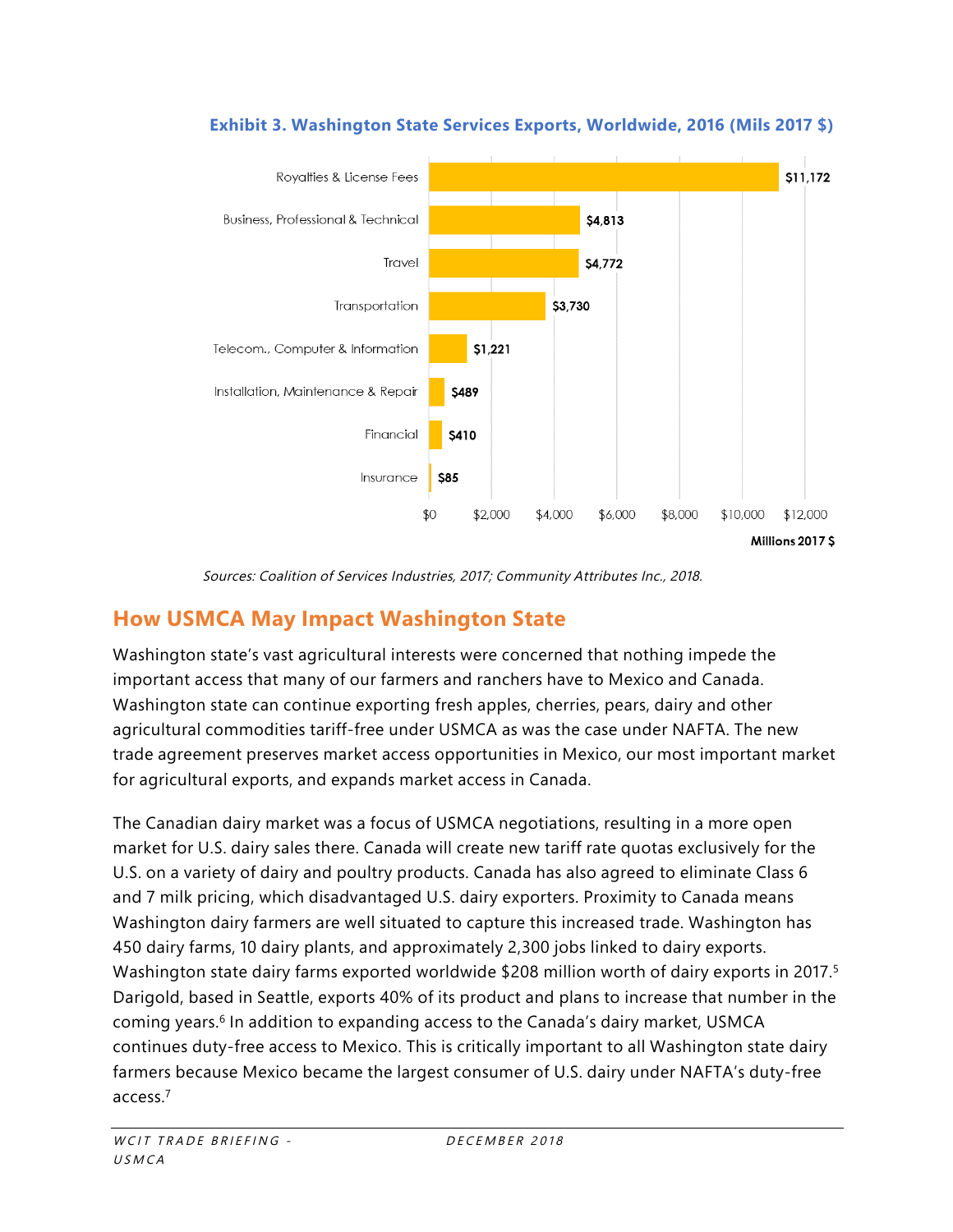USMCA establishes at state-of-art chapter on digital trade, with significant new disciplines important to continued U.S. competitiveness in this sector. The chapter includes provisions prohibiting customs duties on electronically distributed digital products like e-books, videos, music, software and video games. It also ensures cross border data flows, prohibits data localization, addresses intermediary liability for platform providers and increases source code and algorithm protections. <sup>8</sup> USMCA's digital chapter has helped level the playing field for Washington service providers seeking to do business across the continent. Washington state is a hub for computer software services and digital media distribution, among others, and stands to benefit from this increased market access.

Significant changes were made to intellectual property rules under USMCA. Notably, biologic drugs, developed from living organisms and expensive to create, now receive at least 10 years of protection from generic competition. This is an increase from 8 years in Canada and 5 years in Mexico, while the U.S. continues to give protection for 12 years. Raising the minimum makes U.S. pharmaceuticals competitive for longer and incentivizes biotech firms to develop new drugs.9

A side letter attached to USMCA removes British Columbia's law requiring imported wine to be sold in a separate "store within a store" that was physically separated from Canadian wine. Washington wine sold in B.C. restaurants and government-owned liquor stores can be twice as expensive as it is in Washington, reducing Washington state market share. Canada is Washington's largest wine market with \$10 million worth of wine exported in 2017.<sup>10</sup>

USMCA does not eliminate the duties and retaliatory measures imposed by the U.S., Mexico and Canada as part of the Section 232 tariffs on steel and aluminum. Many U.S. agricultural exports remain under Mexico's retaliatory duties; these include applied duties on Washington state products worth \$203.5 million in exports to Mexico in 2017, including 19% of Washington's apple exports worldwide.<sup>11</sup> Nation-wide, farmers are expected to lose \$1.8 billion this year in agricultural exports to these tariffs and gain \$450 million from increased market access.12 Canada has also imposed retaliatory tariffs matching the Section 232 national security tariffs on steel and aluminum. Washington state's \$174 million worth of steel exports to Canada are subject to 25% tariffs, while \$507 million of aluminum face a 10% tariff.13 These retaliatory tariffs remain burdensome to many Washington state interests. While Section 232 tariffs and retaliatory measures are not tied to USMCA, they will continue to be a factor as USMCA is debated and ratified in each member state.

# **Key Differences Between NAFTA and USMCA**

Before USMCA, the U.S. participated in negotiations for the Trans-Pacific Partnership (TPP), an international trade agreement between 12 countries in the Pacific, including the U.S., Mexico and Canada. After the U.S. withdrew from TPP in January 2017, the remaining 11 members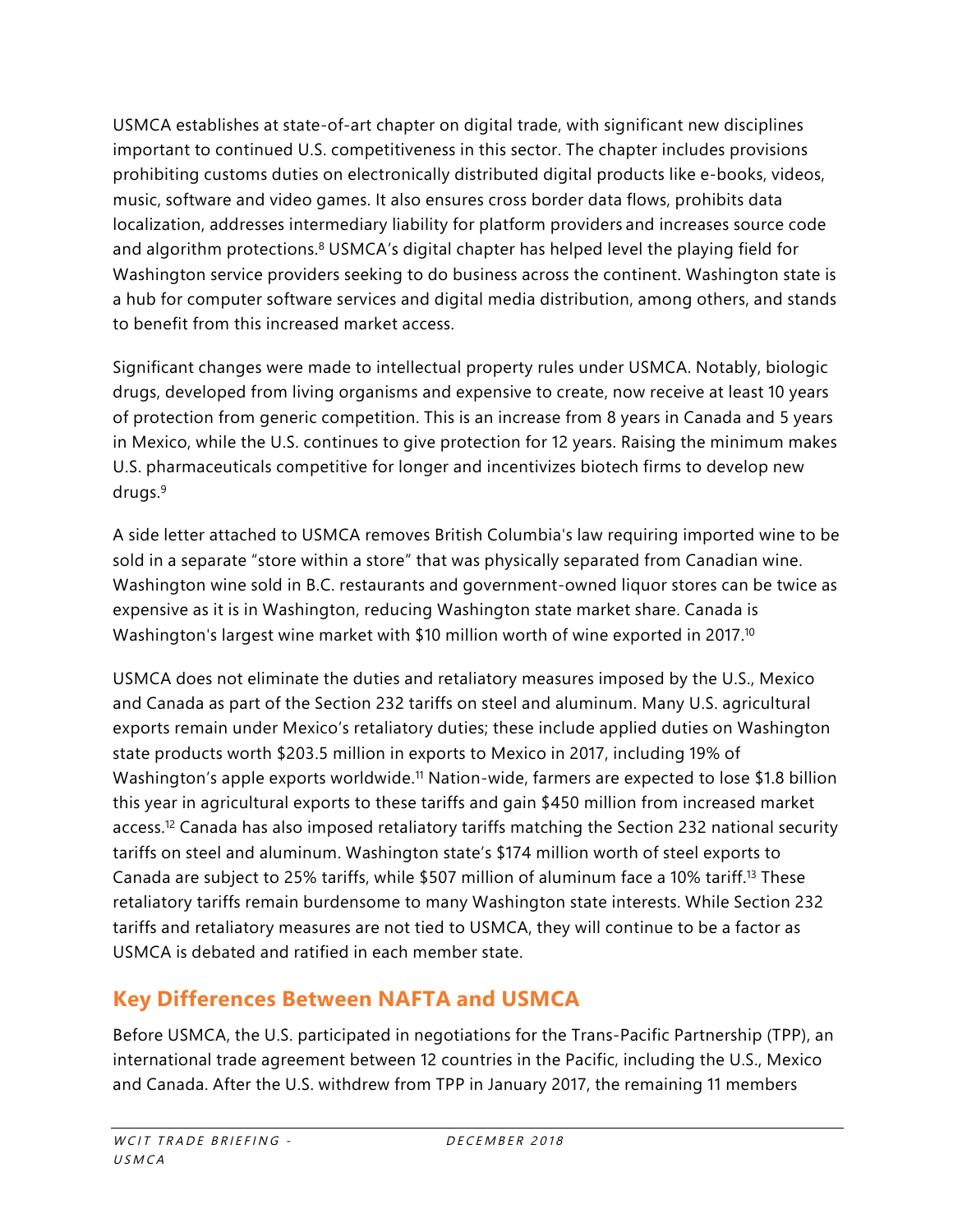made minor revisions and renamed the deal the Comprehensive and Progressive Agreement for Trans-Pacific Partnership (CPTPP).<sup>14</sup> It was signed in March 2018 and will enter into force in the first quarter of 2019.15 The U.S. will not benefit from the preferential market access these countries have with each other under CPTPP. This makes preserving and enhancing preferential market access between the U.S., Mexico and Canada so important. Some of TPP's chapters were used as a model when crafting the USMCA.

The new USMCA differs from NAFTA in several important ways, discussed below.

- **Automobiles**. Under NAFTA, 62.5% of car components must be manufactured in North America to qualify for zero tariffs. USMCA raises this requirement to 75% North American content and 40% by workers making at least \$16/hour by 2023.
- **Dairy**. Canada has allowed access to 3.59% of its dairy market in USMCA, an increase from the 3.25% access Canada agreed to in TPP. The tariff rate quotas on Canadian dairy imports that existed under NAFTA remain in place, but now have higher levels set exclusively for the U.S. Canada has also agreed to eliminate Class 6 and 7 Milk, a pricing class for milk protein concentrates used to make cheese.
- **Sanitary and Phytosanitary (SPS) measures** have been strengthened and clarified in USMCA. These are standards designed to protect humans, animals and plants from diseases and pests during international trade. USMCA mandates greater transparency in these rules and requires them to be based on science. This prevents parties from using SPS measures as a non-tariff barrier.16
- **Environmental obligations** are a dedicated chapter in USMCA instead of a separate parallel agreement with NAFTA. New provisions specifically address illegal logging and marine litter, among others. It also prohibits subsidies that encourage over fishing.<sup>17</sup>
- **Labor** obligations in USMCA are central to the agreement and fully enforceable. New provisions to combat child labor and forced labor have been added. Also included are provisions specifically addressing equality of women in the workplace.
- **Minimum duty and tax threshold**. The de minimis threshold for cross border shipments has been raised slightly in USMCA. Canadians can now receive shipments worth up to C\$40 tax-free and C\$150 duty-free, up from C\$20 under NAFTA. Mexico's threshold has been raised from \$50 to \$117 and the U.S. remains at \$800.
- **Intellectual Property** safeguards have been strengthened, based on the TPP model. USMCA limits court's and government's ability to require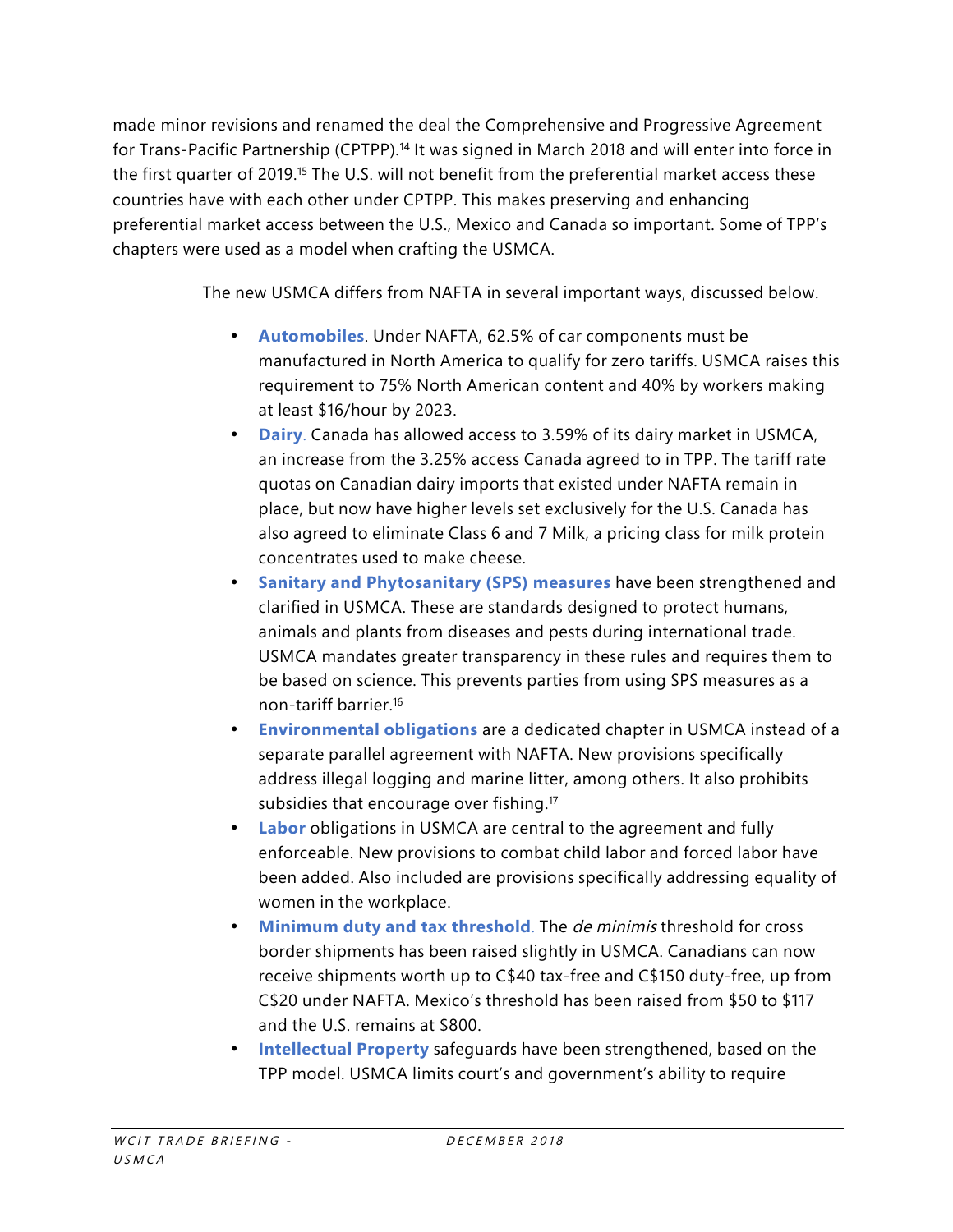disclosure of trade secrets, including proprietary computer code and ensures that trade secrets are protected indefinitely. 18

- **Digital trade and Services**. NAFTA, enacted in 1994, lacked digital provisions. USMCA's rules are based on TPP's and reduce digital trade barriers by ensuring cross-border data transfers, prohibiting data localization and encouraging access to government-generated data in machine readable formats.19 This increases access to digital services across the continent. Financial services were also covered by these provisions, including ones that increase transparency obligations and liberalize financial services markets.
- **Copyright**. USMCA raises copyright length minimum to 70 years after the life of the author, or 75 years after publication. Under NAFTA, Canada's was 50 years after the life of the author. The U.S. and Canada now have the minimum 70-year copyright length while in Mexico it is 100 years. For copyright enforcement, the U.S. and Mexico continue to use a notice-andtake down system, and Canada keeps its notice-and-notice system. Both systems protect copyrighted content while allowing internet platforms that rely on user content and interaction to continue growing.
- **Dispute resolution mechanisms** in NAFTA have been carried over into USMCA. This includes the NAFTA Chapter 19 mechanism for challenging anti-dumping and countervailing duties, which is now under USMCA Chapter 10. Investor-state dispute settlement has been removed in Canada and limited in Mexico to key industries like telecommunication and energy. Under NAFTA, this had allowed investors to sue governments. NAFTA/USMCA members can continue to use the WTO as a forum to resolve trade disputes.